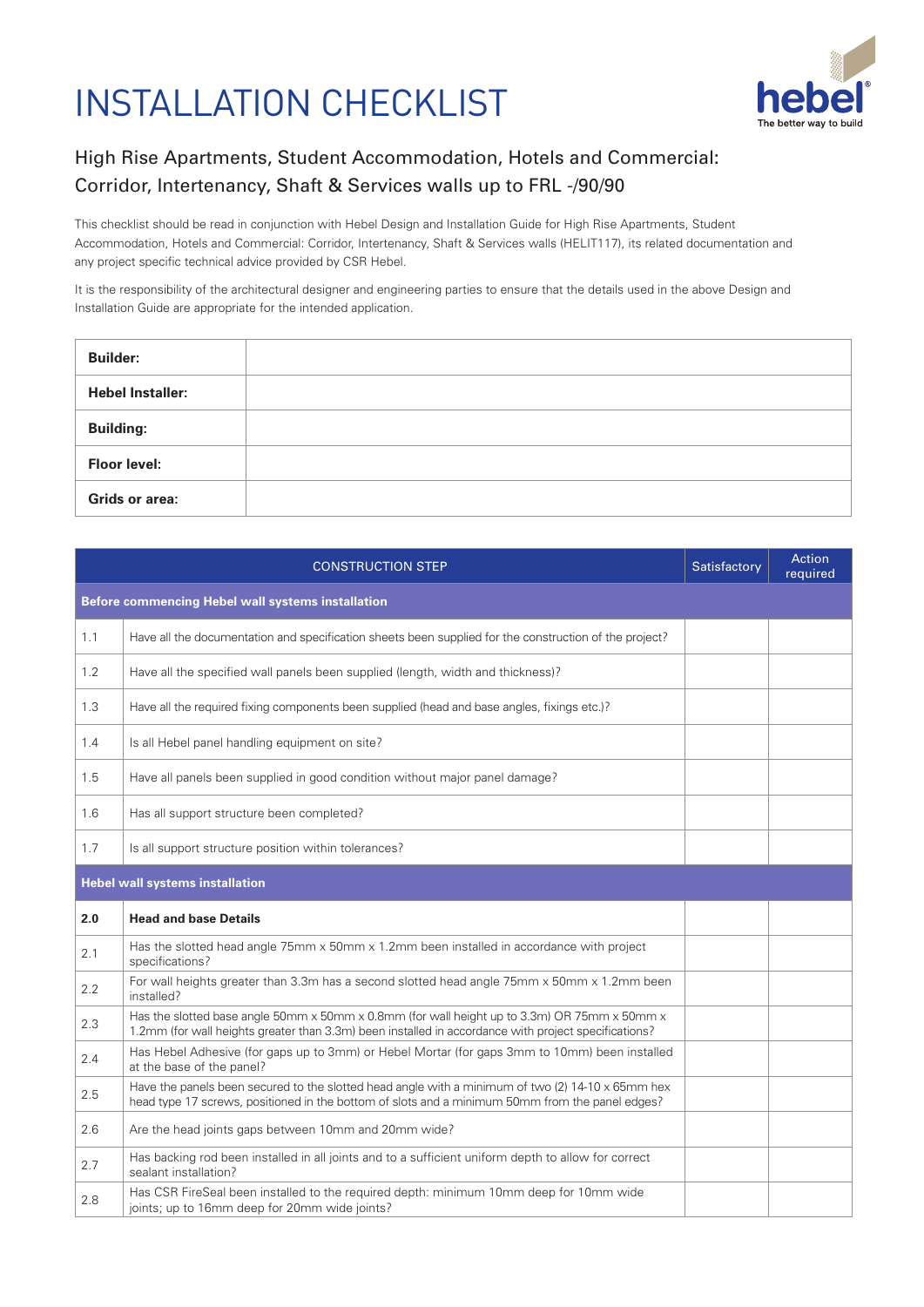| 3.0   | Vertical junction details - internal                                                                                                                                                                                                                 |  |
|-------|------------------------------------------------------------------------------------------------------------------------------------------------------------------------------------------------------------------------------------------------------|--|
| 3.1   | Are all vertical panel joints continuously glued with Hebel Adhesive? Is the glue joint width no more<br>than 3mm (maximum)?                                                                                                                         |  |
| 3.2   | Panel to column junction details:                                                                                                                                                                                                                    |  |
| 3.2.1 | Are vertical joint gaps between 10mm and 20mm wide?                                                                                                                                                                                                  |  |
| 3.2.2 | FRL-/90/90 walls: has a vertical slotted angle 75mm x 50mm x 1.2mm been installed with a minimum<br>of three (3) 14-10 x 150mm hex head type 17 screws at maximum 900mm centres and positioned<br>centrally in slots?                                |  |
| 3.2.3 | Has backing rod been installed in all vertical joints and to a sufficient uniform depth to allow for<br>correct sealant installation?                                                                                                                |  |
| 3.2.4 | Has CSR FireSeal been installed to the required depth: minimum 10mm deep for 10mm wide joint;<br>up to 16mm deep for 20mm wide joint?                                                                                                                |  |
| 3.2.5 | FRL-/60/60 walls: has a second sealant and backing rod joint been installed in lieu of the slotted<br>vertical angle?                                                                                                                                |  |
| 3.2.6 | FRL-/60/60 walls: do all offset panels up to 25mm from the face of a column have a sealant joint<br>and slotted vertical angle 75mm x 50mm x 1.2mm installed?                                                                                        |  |
| 3.3   | Do rigid corner and T-junctions have a minimum three (3) $\times$ 14-10 $\times$ 150mm hex head type 17<br>screws installed at maximum 900mm centres?                                                                                                |  |
| 3.4   | Do splay corner junctions have a minimum of three (3) 14-10 x 150mm hex head type 17 screws<br>installed from each direction at maximum 900mm centres?                                                                                               |  |
| 4.0   | Vertical junction details - external                                                                                                                                                                                                                 |  |
| 4.1   | Have all internal to external wall junctions been assessed by the relevant consultants and been<br>adequately sealed, either as per the Hebel junction details or to details provided by others for fire,<br>acoustic and weathertightness criteria? |  |
| 5.0   | Door details                                                                                                                                                                                                                                         |  |
| 5.1   | Are door lintel panels installed horizontally and do they have minimum 100mm seating at each end?                                                                                                                                                    |  |
| 5.2   | FRL-/90/90 walls: are sets of 'skewed' 14-10 x 150mm hex head type 17 screws installed through<br>vertical lintel joints at each end of lintel panels? Note: screws can be omitted for FRL -/60/60 walls.                                            |  |
| 5.3   | Door nibs:                                                                                                                                                                                                                                           |  |
| 5.3.1 | Do all door nibs 150mm (min) to 300mm (max) width have a -/90/90 FRL vertical junction detail<br>installed (details 3.2.1 to 3.2.4 above)                                                                                                            |  |
| 5.4   | FRL-/90/90 walls: are sets of 'skewed' 14-10 x 150mm hex head type 17 screws installed through<br>vertical lintel joints at each end of lintel panels? Note: screws can be omitted for FRL-/60/60 walls.                                             |  |
| 5.5   | Have door frames been installed (supplied by others) in accordance with the door manufacturer's<br>recommendations and Hebel Design and Installation Guide HELIT117?                                                                                 |  |
| 6.0   | <b>Control Joints</b>                                                                                                                                                                                                                                |  |
| 6.1   | Are control joints located at maximum 6 metre spacing and are gaps between 10mm and 20mm wide?                                                                                                                                                       |  |
| 6.2   | Has backing rod been installed to both sides of control joints and to sufficient uniform depth to<br>allow for correct sealant installation?                                                                                                         |  |
| 6.3   | Has CSR FireSeal been installed to both sides of control joints at required depth: minimum 10mm<br>deep for 10mm wide joint; up to 16mm deep for 20mm wide joint?                                                                                    |  |
| 7.0   | <b>Penetration and services details</b>                                                                                                                                                                                                              |  |
| 7.1   | <b>Metal pipes:</b>                                                                                                                                                                                                                                  |  |
| 7.1.1 | Have metal pipe penetrations been installed with neat core hole and annular gap around the pipe of<br>10mm to 20mm?                                                                                                                                  |  |
| 7.1.2 | Has backing rod been installed to both sides of joints around the pipe and with sufficient uniform<br>depth to allow for correct sealant installation?                                                                                               |  |
| 7.1.3 | Has CSR FireSeal been installed to both sides of joints around pipe and to required depth: minimum<br>16mm deep for 10mm wide joint; up to 16mm deep for 20mm wide joint?                                                                            |  |
| 7.1.4 | Has correct length of lagging insulation, rockwool or equivalent, been installed to both sides of pipe?                                                                                                                                              |  |